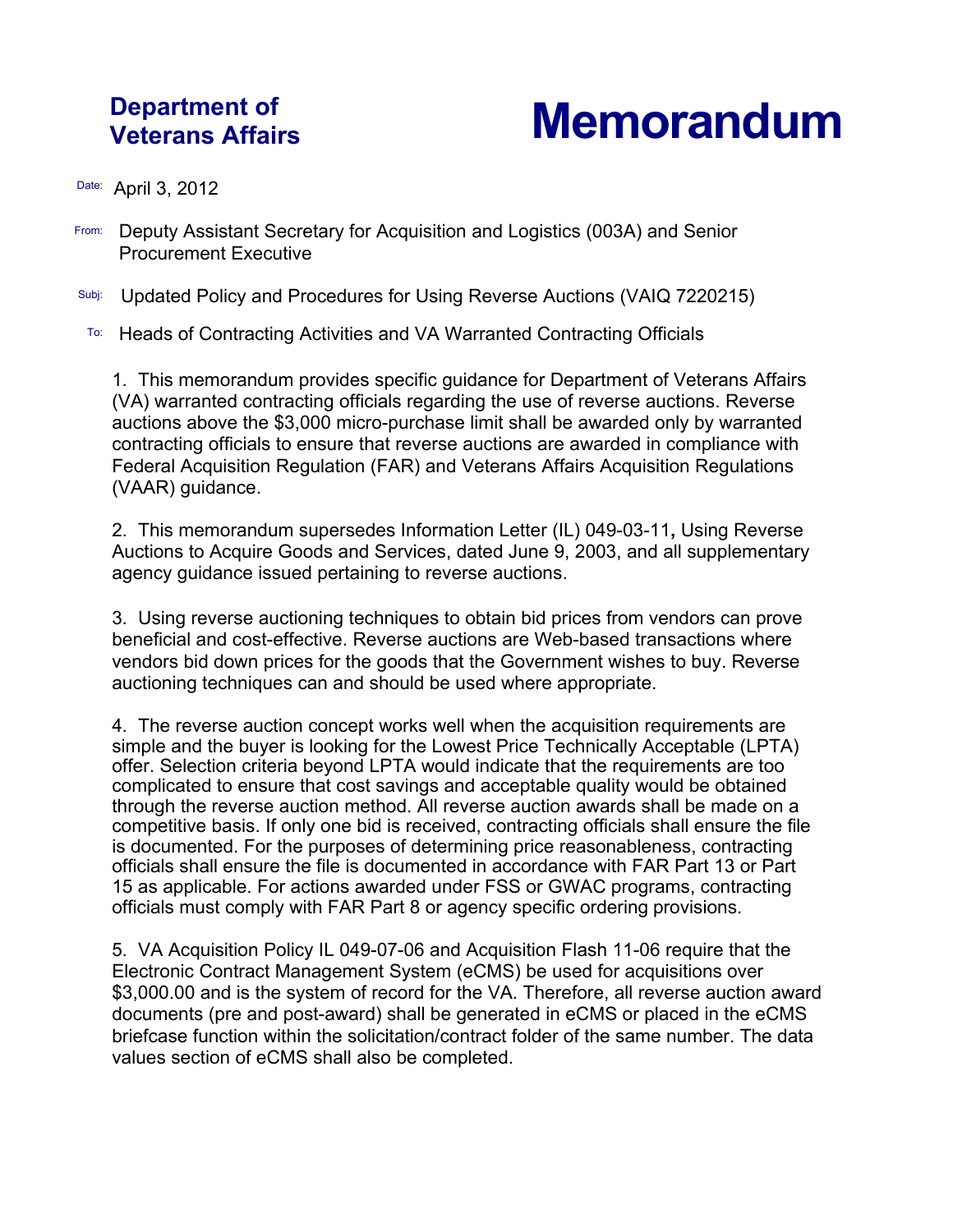## Page 2

Subject: Updated Policy and Procedures for Using Reverse Auctions (VAIQ 7220215)

6. Mandatory and priority sources, as provided in FAR Section 8.002 shall be used and may be used in conjunction with the reverse auction procurement method where appropriate. The order of priority for Government supply sources, as provided in Veterans Affairs Acquisition Regulation (VAAR) Part 808.002, shall be followed. Mandatory and priority sources include, but are not limited to AbilityOne®, GSA BPA for Office Supplies, VA National Acquisition Center (NAC) National Committed Use Contracts, Mandatory NAC Federal Supply Schedule (FSS) Contracts, and VA Prime Vendors, etc. Warranted contracting officials are responsible for ensuring that a determination is completed and documented in the procurement file that mandatory and priority sources cannot meet their needs before they seek sources on the open market using reverse auction techniques. Reverse auctions may be used to compete among mandatory or priority sources such as FSS contracts (provided responses are limited only to FSS contractors.) Warranted contracting officials are responsible for ensuring that a review of FSS contract prices is conducted prior to awarding a reverse auction among FSS vendors and shall not pay more than the FSS contract price for the items.

7. If you intend to issue a competitive request for quotations for an FSS purchase, you may consider using the General Service Administration's (GSA) e-Buy Web site where appropriate. Although not a reverse auction site, the e-Buy site allows you to compete among FSS contract holders at a nominal fee charged to agencies to use e-Buy. The e-Buy site may offer an inexpensive way to obtain reductions from basic FSS contract prices.

8. Contracting officials shall develop a procurement strategy and conduct market research relative to funding and anticipated pricing as well as be cognizant of socioeconomic set-aside considerations. FAR 19.502-2 (a) states: "Each acquisition of supplies or services that has an anticipated dollar value exceeding \$3,000, but not over \$150,000 is automatically reserved exclusively for small business concerns and shall be set aside for small business unless the Contracting Officer determines there is not a reasonable expectation of obtaining offers from two or more responsible small business concerns that are competitive in terms of market prices, quality, and delivery." Contracting officials should follow VAAR 819.70, Service-Disabled Veteran-Owned and Veteran-Owned Small Business Acquisition Program when using reverse auctioning.

9. Contracting officials should make maximum use of the Internet to locate a minimum of two to three (or more) capable sources and substantiate requestor estimates compared to probable market pricing (e.g. VIP; CCR.gov; SBA.gov; GSA Advantage Search/eLibrary; and Google Shopping).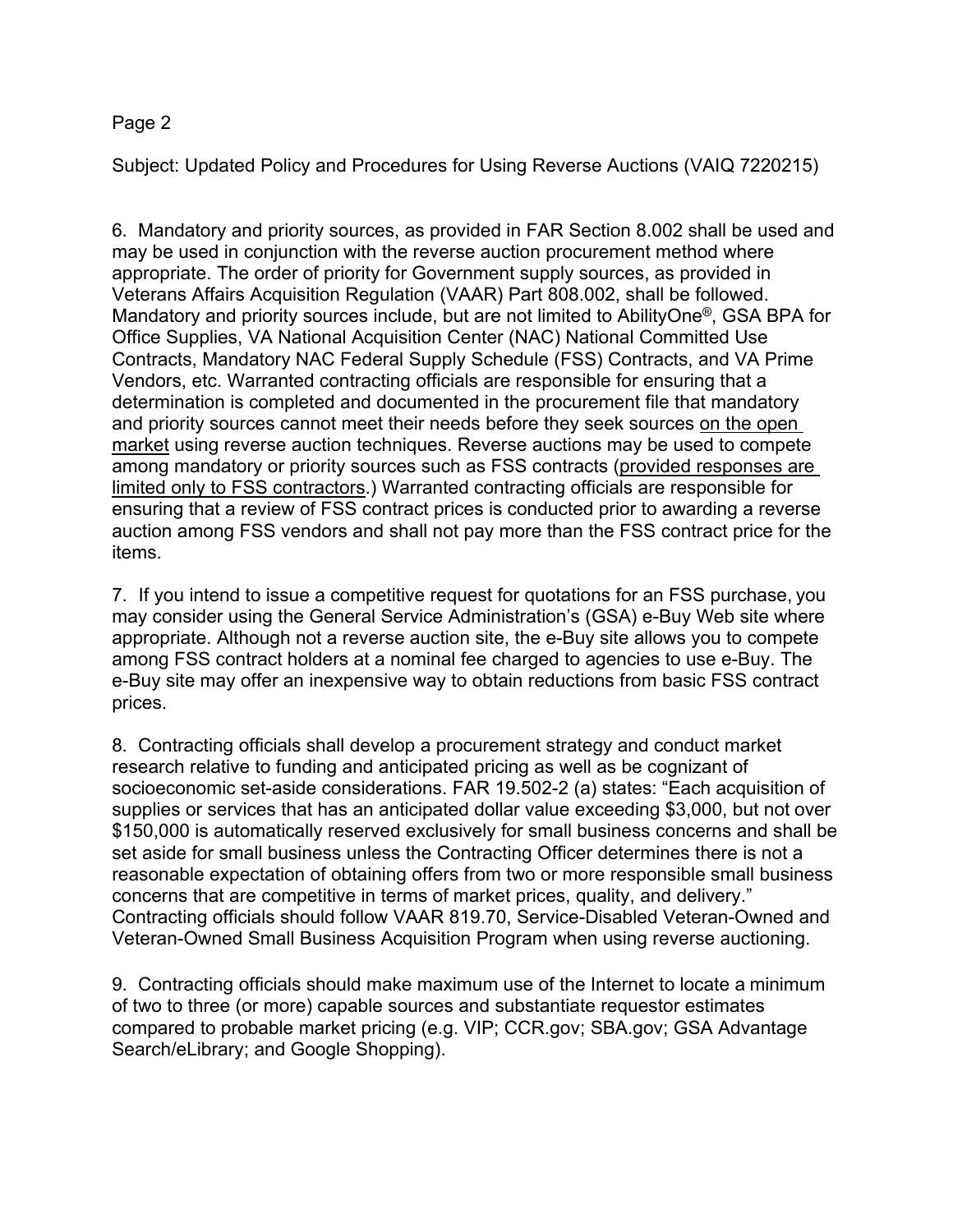Page 3.

Subject: Updated Policy and Procedures for Using Reverse Auctions (VAIQ 7220215)

10. Contracting officials shall follow the FAR and VAAR when using a reverse auction in their procurement strategy.

a. For proposed acquisitions between the micro-purchase level and \$25,000, FAR 13.104 requires that quotations be sought from at least three sources to promote competition to the maximum extent practicable.

b. For proposed acquisitions between \$15,000, but not expected to exceed \$25,000, FAR Subpart 5.101(a)(2) requires that solicitations must remain posted for at least 10 days or after quotations have been opened, whichever is later.

c. For open market acquisitions exceeding \$25,000, the requirement shall be synopsized in FedBizOpps (www.fbo.gov) in accordance with FAR Subpart 5.203.

d. The VA Forecast of Procurement Opportunities has replaced the BOS system mentioned in IL 049-03-11 (Reverse Auctions). The VA Forecast of Procurement Opportunities is automatically populated from eCMS after answering yes to the FCO data field for requirements over \$25,000 at the time of the requirement's publication. Requiring activities shall complete the acquisition planning module which in the course of completing the acquisition plan populates the procurement forecast.

11. To ensure that the Department is meeting all FAR and VAAR requirements when engaging in reverse auctions, it is imperative that each Head of Contracting Activity (HCA) develop internal controls (including mandatory training and reverse auction file reviews) and develop standard operating procedures to establish oversight of reverse auction procurements. Additionally, each HCA shall ensure that the savings realized through the usage of the reverse auction technique are auditable and transparent, independent of any reverse auction service provider. HCAs shall ensure savings are captured, analyzed, available and reportable. Each award file shall be documented with the (auditable) savings realized through the usage of reverse auction techniques as well as the reverse auction fee paid.

12. Utilizing the reverse auction procurement technique does not preclude VA's acquisition professionals from executing their responsibilities as warranted contracting officials, including documenting the solicitation and award process in the award file. Contract file documentation shall include (at a minimum), the procurement requirements; an independent government estimate (IGE); market research results; a price reasonableness determination; vendor quotes or submissions that validate that competition occurred; brand name justifications (where applicable); and documentation that the vendor has met all contractor responsibility qualifications in accordance with FAR Part 9, Subpart 9.104-5.